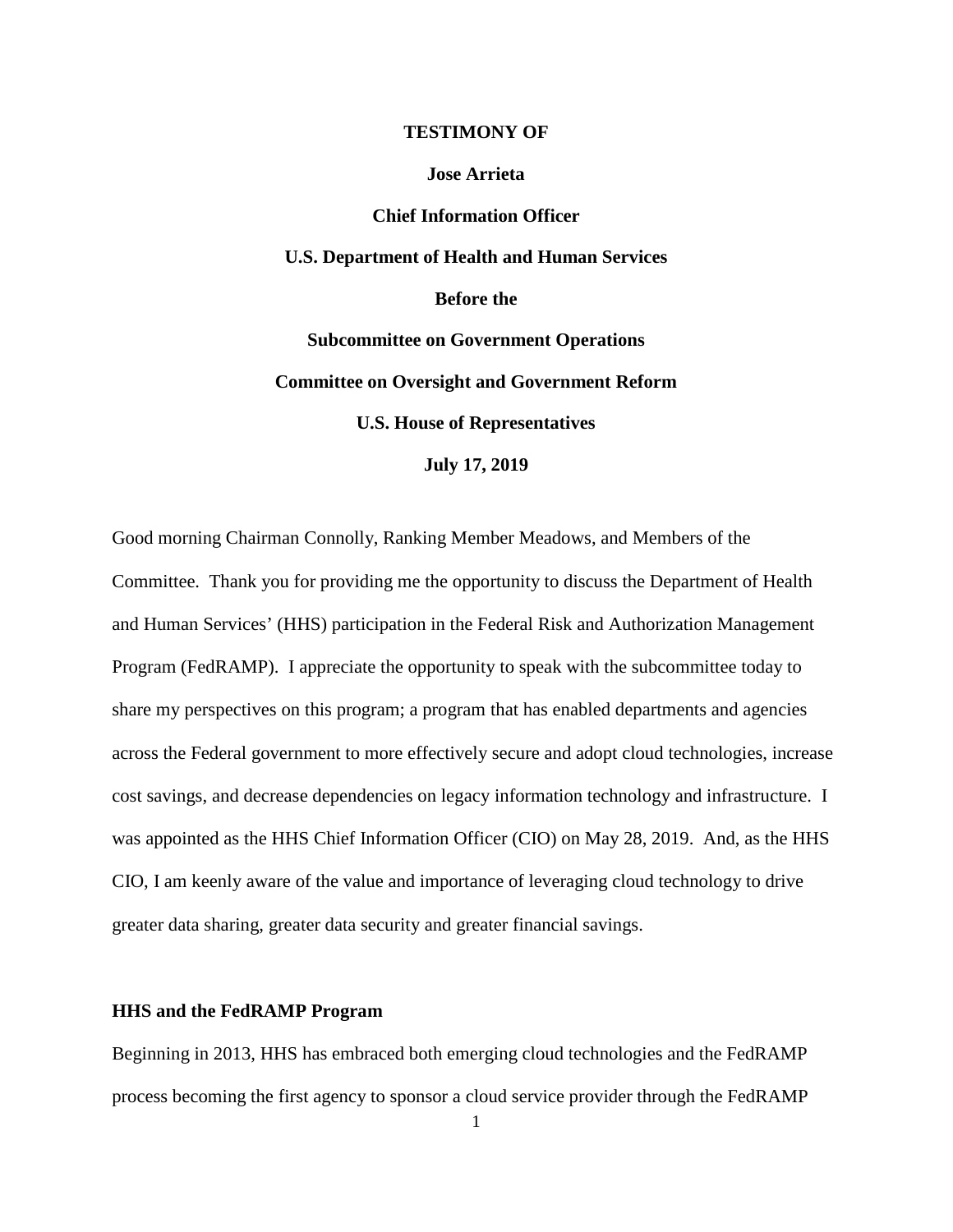process. These initial efforts resulted in cybersecurity authorizations for two cloud-based infrastructures and allowed other Federal departments and agencies to leverage those services as well. Since that time, the Department has endeavored to be on the cutting edge of cloud security and FedRAMP. In the past five years, the Department issued the initial authorization for 14 cloud service providers and currently maintains authorizations for nine unique cloud offerings.

Across HHS, over 60 FedRAMP certified cloud technologies and services are in use, including those sponsored by HHS. HHS also ensures that program-specific, mission critical, products are sponsored where possible. Due to the unique nature of HHS' mission, which is to enhance and protect the health and well-being of all Americans, commercial off the shelf software may not meet the high security bar the Department requires based on the populations we serve and the information we protect. This is why the FedRAMP program is critical to the Department. By having a Federal-wide cloud security standard, agencies are able to effectively determine the security and risk associated with each service. This 'do once, use many' model has saved the Department and its customers countless hours of security assessment time by being able to review and utilize existing documents that have already been approved by other agencies. HHS uses over 60 FedRAMP authorized cloud products which were initially reviewed by other agencies and sponsors. To further this methodology, HHS has worked with other agencies to conduct security assessments and share resources.

#### **FedRAMP Best Practices in HHS**

HHS adopts and leverages FedRAMP processes and sponsors cloud providers for three reasons.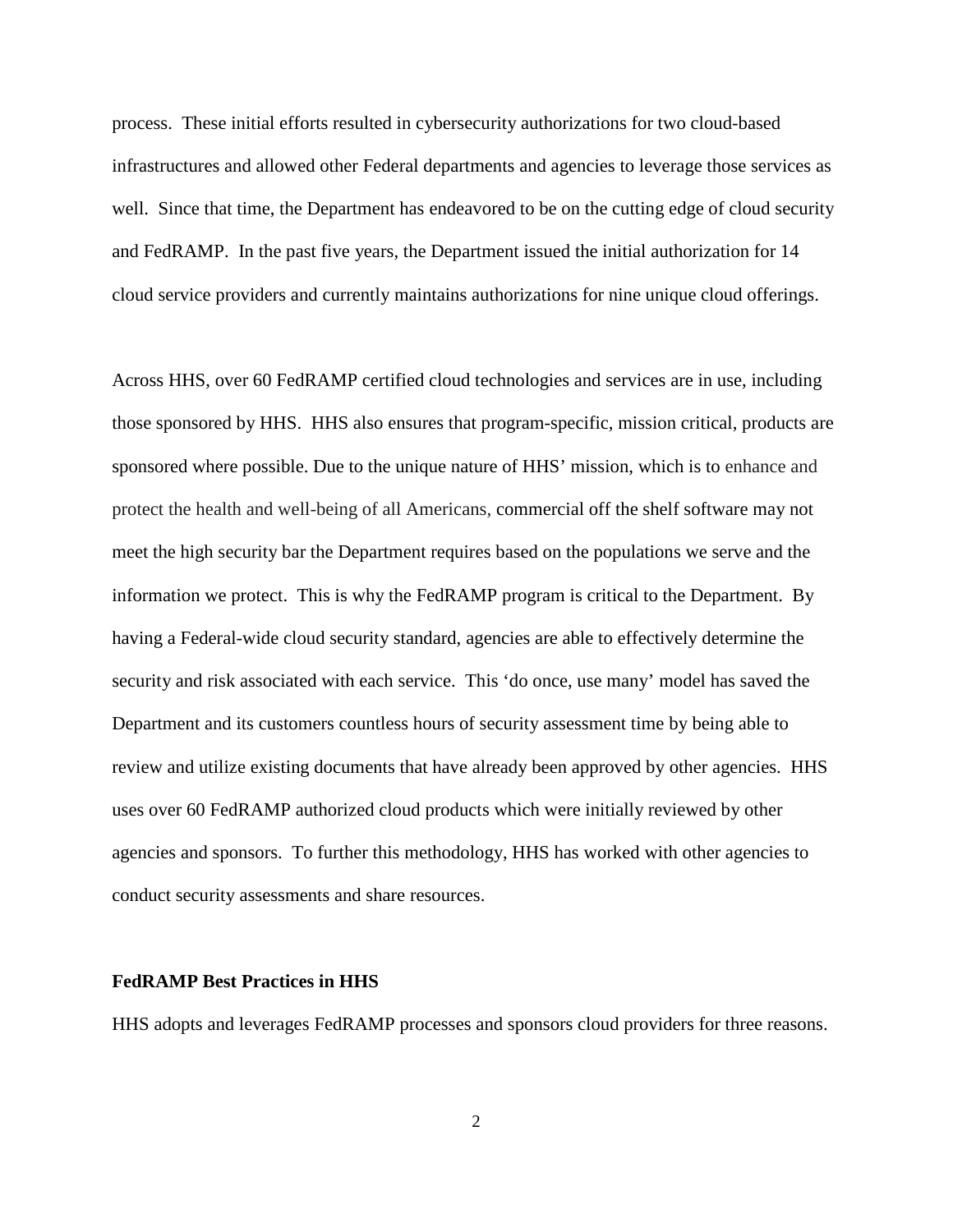First, HHS screens the cloud technologies to ensure that they support the HHS mission. The cloud technology typically enables research across large data-sets, streamlines processes by decreasing both processing times and cost, and ensures scalability of the HHS systems. Second, our efforts with cloud technologies help ensure that HHS maintains and manages its risk posture. The HHS cloud security and FedRAMP Program ensures that cloud service providers deployed across HHS are properly and appropriately authorized based on HHS' risk posture and risk tolerance. It provides Federal-level cloud security leadership and visibility, in addition to providing resources to accomplish HHS' mission and goals at significant cost savings.

Third, HHS sponsors cloud providers because the FedRAMP process ensures that the work we do at HHS can easily be leveraged and reused by other departments and agencies across the Federal government. This is one of the ways that HHS supports shared services across the Federal community. HHS also believes that cloud adoption is vital for information technology to thrive; our efforts help bring more cloud services and technologies to that ecosystem.

We remain engaged with both the FedRAMP process and the program management office established by the General Services Administration to ensure that our processes are tightly aligned and continue to evolve while learning from the experience of others. Internal to HHS, we've facilitated a number of events promoting the FedRAMP process, including an agencywide FedRAMP Day and workshop and panel participation at HHS information technology events and gatherings. More broadly, the HHS cloud security team has participated in numerous GSA FedRAMP sponsored panels and events on a wide variety of topics, such as continuous cybersecurity monitoring, FedRAMP best practices, and general FedRAMP process training.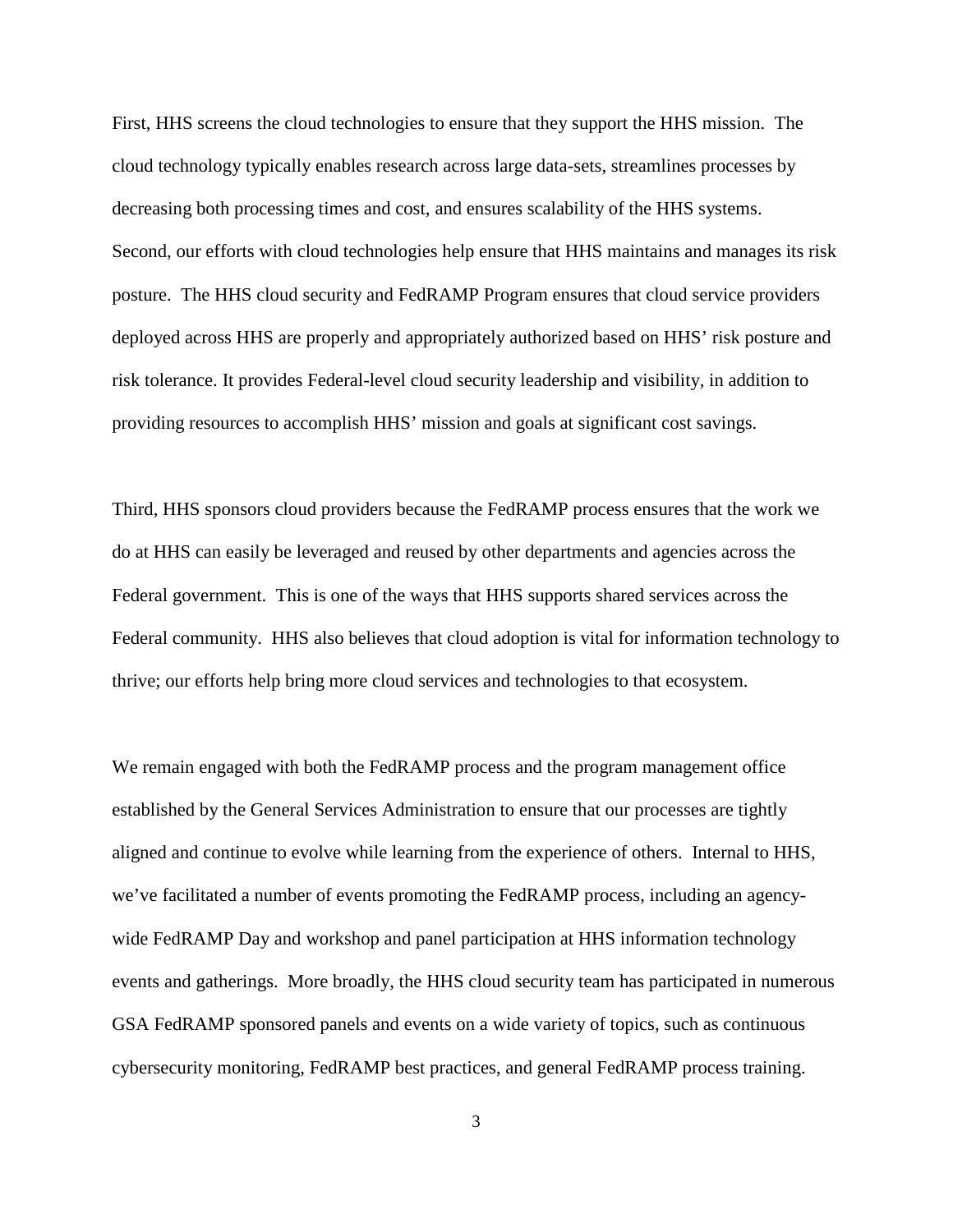## **Identification of Risk in Cloud-Based Systems**

The key purpose of the FedRAMP program is to ensure that risks associated with cloud services are surfaced and their potential impacts are clearly understood and appropriately mitigated. Cybersecurity risks exist in every system; at no time will any information technology system, whether it's based in legacy data center or the cloud, be free of risk. It is critical, therefore, that Federal consumers of cloud technologies and services – departments and agencies – understand the cybersecurity risks associated with a specific cloud technology. HHS is responsible for protecting the data of one in three Americans; that data sometimes includes personally identifiable information (PII) and protected health information (PHI), both deserving of comprehensive protection. Having a clear understanding of the risk associated with using a particular cloud technology – given the information HHS is charged to protect – is critical. The FedRAMP program enables this.

The FedRAMP authorization process is comprehensive and consistent with the cybersecurity requirements laid out in guiding Federal legislation such as the Federal Information Security Modernization Act of 2014. An average cloud system requires in-depth documentation and testing of over 300 separate security controls – technical controls that govern things like access to the system, how and when information is backed up, and how computer log files are reviewed. At the end of this sometimes arduous process is a complete and comprehensive picture of the cybersecurity risks departments and agencies must accept and monitor in order to use that cloud technology.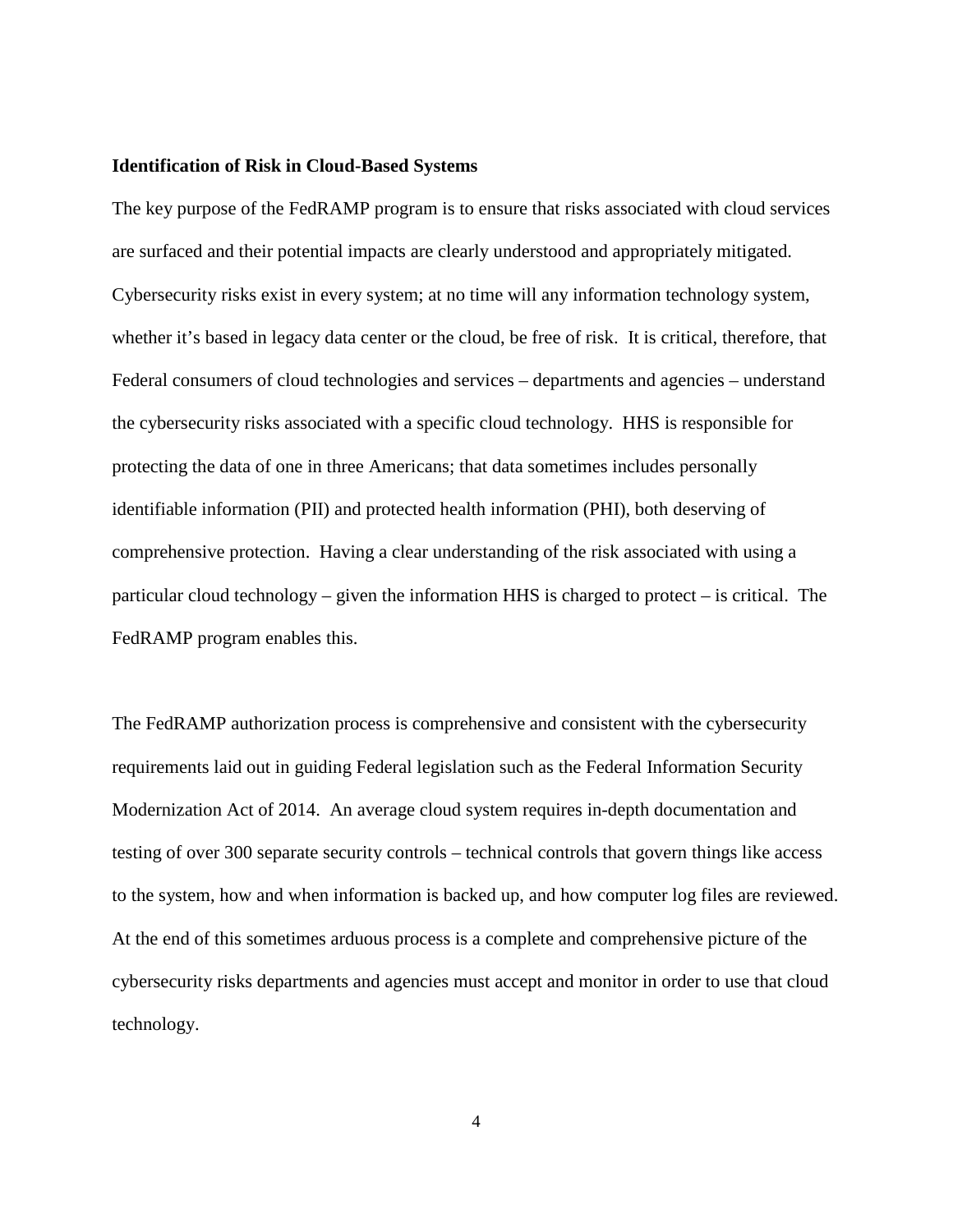The FedRAMP process at HHS isn't just about a point-in-time authorization of a specific technology. The process enables a constant understanding of risk and how that risk changes over time. Leveraging the model established by the FedRAMP PMO, HHS uses a continuous monitoring approach to ensure that cloud technologies and systems maintain an acceptable level of risk. We meet with cloud service providers' technical and security staff on a monthly basis to review results of regular security scans and tests to gauge progress against the remediation of cybersecurity issues or weaknesses. We conduct an annual review of each cloud service provider we sponsor. This review represents a comprehensive assessment of a subset of critical security controls through the use of vetted third-party testers. Finally, for those cloud service providers who fail to adequately maintain and remediate risk, we have an escalation process that we leverage to ensure that risks are appropriately remediated within fixed periods of time or else the HHS authorization is revoked. This continuous monitoring approach ensures that we manage risk over time instead of relying on a single point-in-time assessment.

## **Reuse of FedRAMP Documentation and Authorizations**

As previously noted, the process to authorize systems for use within the Federal government is necessarily comprehensive. Ensuring that cloud-based technologies and systems meet all Federal cybersecurity standards takes time. The process requires a great deal of documentation to ensure that consumers of the system have the ability to fully understand how cybersecurity controls are implemented to protect government data. Each of these security controls must be thoroughly tested and the results of these tests – the risks associated with system use – must be clearly documented and presented.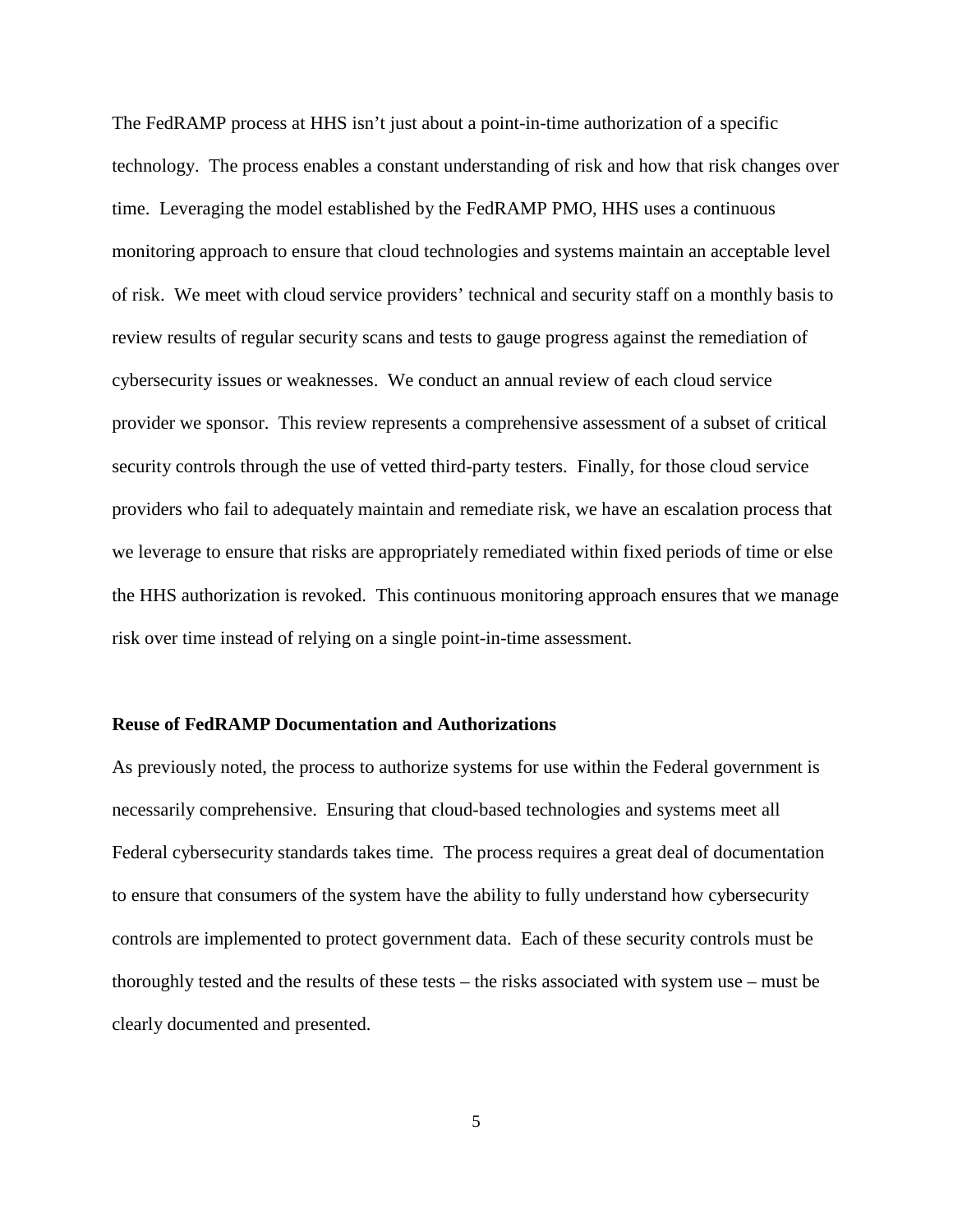The FedRAMP process promotes reuse, recognizing that, once a FedRAMP authorization exists for a cloud provider, a significant investment of time and resources has already been committed to a specific cloud system or technology. The process ensures that the cybersecurity authorization activities conducted in one part of the government are able to be leveraged by another without the need for duplicative authorization process. Regardless of where a FedRAMP authorization is conducted – HHS, another agency or through Joint Authorization Board– other Federal consumers should be assured that an appropriate level of rigorous risk assessment and risk management has been applied to a system. This should alleviate the need for that comprehensive process to be repeated elsewhere, which creates cost-saving efficiencies to better steward taxpayer dollars.

## **Successes of the HHS FedRAMP Program**

Many cloud providers that HHS sponsors have realized a large number of secondary benefits after obtaining their initial FedRAMP authorization, including the ability to provide services to state and local entities. While FedRAMP was initially conceived as a Federal standard, our Department identified a number of state agencies that prefer the use of FedRAMP authorized products, as their respective states do not currently have a cloud security standard.

Additionally, vendors have reported that many of their commercial customers request a FedRAMP compliant version of their products due to the higher level of rigor focused on cybersecurity and risk management. The security teams at these vendors have also commended FedRAMP as it has prompted their business to improve the overall security of their other products and third-party companies.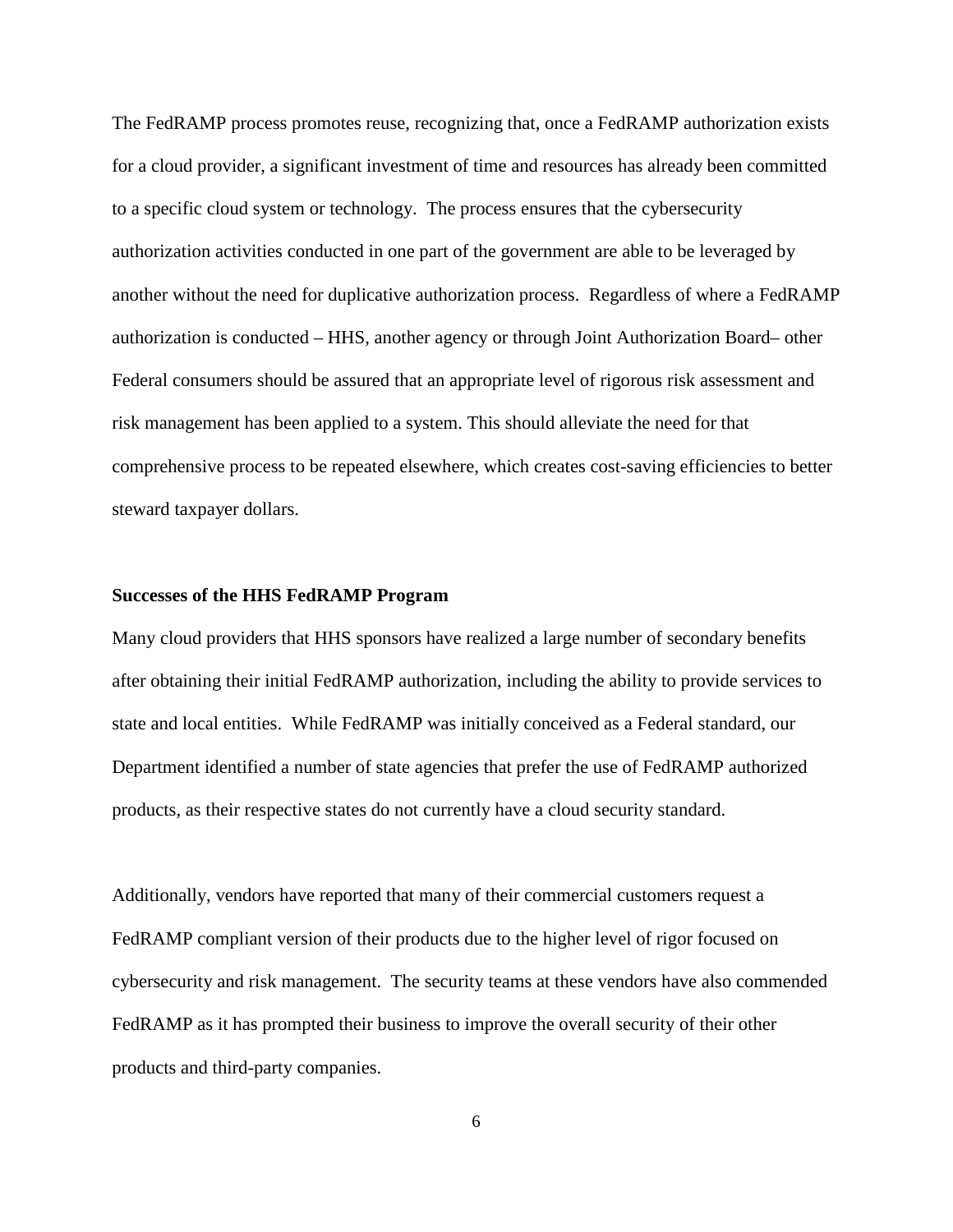The HHS FedRAMP team is regularly recognized internally and externally for its expertise, exceptional training and customer support. Over the past year, the team has been the recipient of three awards:

- 2018 FedRAMP Five Winner, Large Agency Category
- 2018 FedRAMP Five Winner, Future Leader
- HHS Office of the Chief Information Officer's (OCIO) 2018 Third Quarter Innovation Award Winner

# **FedRAMP and Cloud Challenges**

Cloud use and the FedRAMP process has been exceptionally beneficial to HHS by expanding the market of cloud services and technologies open to us, and also provides opportunities for improvement. Sponsoring cloud services and technologies through the FedRAMP process requires resources, expertise and commitment at a time when many agencies are resourceconstrained. Cloud sponsorship competes with the myriad other cybersecurity requirements and initiatives requiring daily attention across the Federal sector. While HHS has been able to identify and retain the resources necessary to sponsor cloud technologies, many agencies may face challenges since there is a consistent demand for new cloud-based services which, prior to use, must be authorized using FedRAMP processes.

While sponsorship requires the government's time and attention, the vast majority of work falls to the cloud service provider. The provider must leverage the FedRAMP processes and templates to ensure all documentation is completed with the appropriate level of detail, and that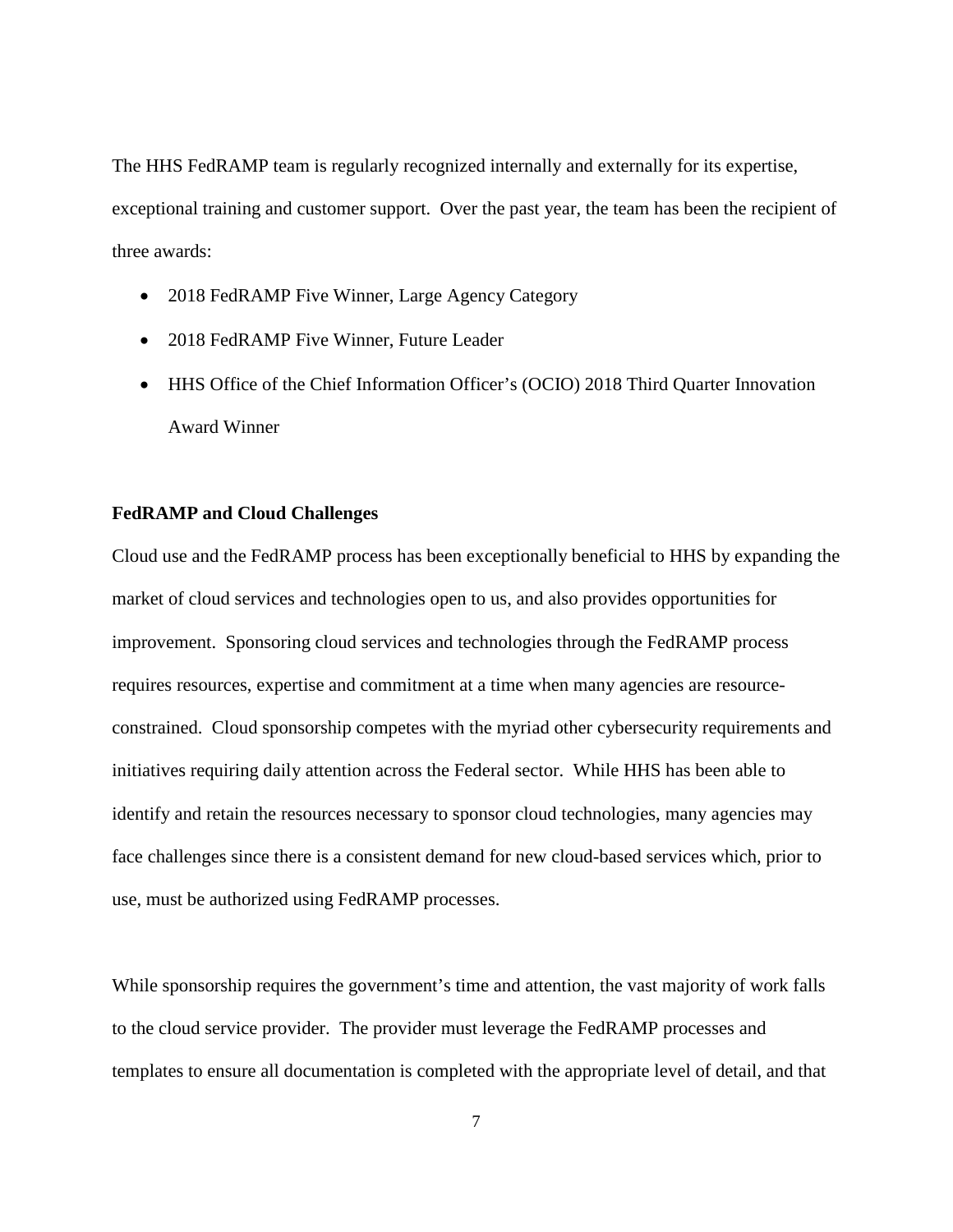system is tested to ensure the cybersecurity controls operate as described. While large corporations likely have both the talent and financial resources to address FedRAMP requirements, smaller businesses and organizations may not. This may result in the government's inability to obtain the highly-specialized cloud-based capabilities it needs. We expect that the recently released FedRAMP tailored process will alleviate some of these concerns.

Another key challenge HHS has observed focuses on cloud service providers' ability and commitment to maintain an appropriate level of risk mitigation after a FedRAMP authorization is issued. Maintaining the cybersecurity posture of large, cloud-based environments is a significant undertaking and a cloud service provider's responsibilities do notend when their FedRAMP authorization is issued. They must monitor and collaborate with the government continuously to ensure that government customers have a consistent understanding of the system's risk posture. This requires the commitment and resources to continuously assess, report and maintain risk. Cloud service providers must – but sometimes do not – understand this prior to FedRAMP sponsorship and authorization.

Currently, there are few penalties for non-compliance if a cloud provider fails to follow FedRAMP requirements after being sponsored through the process. HHS has developed its own process to handle these issues but we would encourage standardized, government-wide process for FedRAMP oversight and enforcement in such situations.